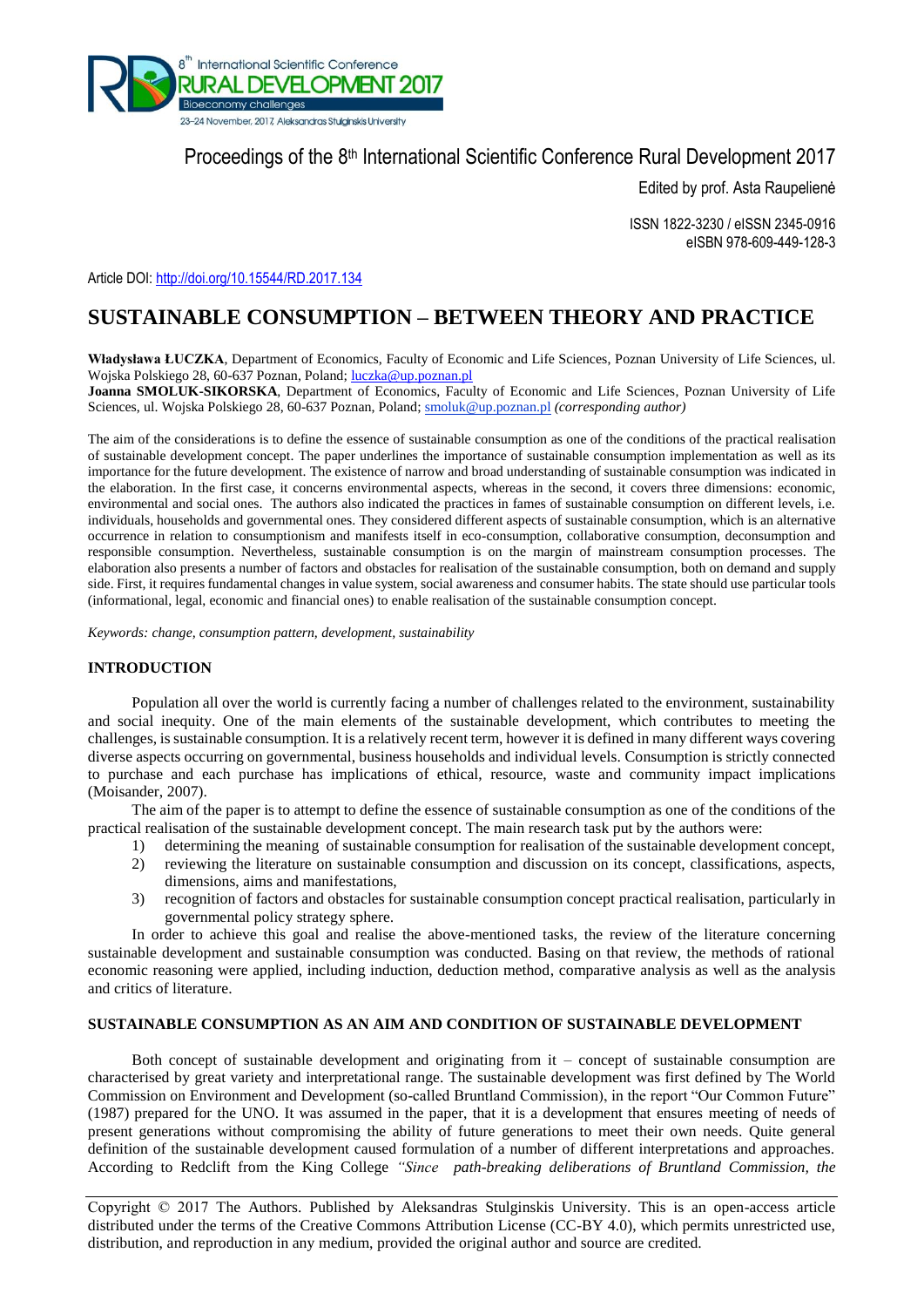*expression 'sustainable development' has been used in a variety of ways, depending on whether it is employed in an academic context, or that of planning, business or environmental policy context. As a result, during last 18 years we have been confronted with several different discourses of sustainable development, some of which are mutually exclusive"* (Redclift, 2009, cited in: Papuziński, 2011).

Sustainable development is a subject of life and social sciences. Initially, in the 80's, the concept of *sustainable development* was mainly identified with development that ensures durability and quality of natural resources in long term. In this approach, the assumption on lowing on natural resources under the influence of business achievement of relatively high dynamics of the GDP growth, has the key meaning, Therefore, present generation that is a disposer of natural resources, is obliged to preserve their durability for the next generations. In this approach, the notion of sustainable development is narrowed to its environmental aspects, attributing them a priority.

In the economic sciences, the definition of Pearce and Turner (1990) is the most known. According to them, sustainable development *"involves maximising the net benefits of economic development, subject to maintaining the services and quality of natural resources over time."* Economic development is meant not only as growth of income per capita, but also as improvement of other elements of social wealth. It also has to cover indispensable structural changes in economy and whole society.

In the further trials of specifying the sustainable development, the definition was enriched by new elements fitting in more comprehensive approach to development, which highlights simultaneously two aspects: sustainability and durability. A broader approach to durable and sustainable development dates back to the 90's of the XX century. It is recognised by treating this category as comprehensive development strategy of socio-economic development integrally covering entirety of world problems: natural environment degradation, differences in social wealth level, exclusion, threats for local and regional economy, globalisation, etc. Such approach does not bring the concept of the sustainable development to environmental aspects only, but it treats it broadly as forming of balanced proportions between mutually linked types of economic, human and natural capital, in order to ensure durable ground for improvement of life quality for current and future generations.

The initial condition for *sustainable development* concept realisation is recognising it as a new development paradigm, based on integrated order, i.e. economic, environmental and social order. It was also reflected in the approved by the European Council in 2001 "*The EU Sustainable Development Strategy"*, and afterwards in the paper from 2010 *"Europe 2020 – A strategy for smart, sustainable and inclusive growth"*. In the current development strategy, the three priorities have been designated:

- 1\ smart growth, i.e. economy based on innovation and knowledge,
- 2\ sustainable growth promoting a more resource efficient, greening and more competitive economy,
- 3\ Inclusive growth fostering high employment level ensuring social and territorial cohesion.

It is worth mentioning that the General Assembly of the United Nations paid attention to two ideas: the first is related to the fact that the well-being of the environment, economies and people is inextricably linked and the second one highlights that sustainable development involves co-operation on a global scale. It means that sustainable development concept implementation inseparably connects with integration covering developing in the wide range of sectors, across borders and between generations (Strange, Bayley, 2008).

The implementation of sustainable development concept, from the very beginning encounters a number of difficulties, however in some fields of economic life, positive environmental effects fitting into its realisations have been noted. For example, between 1990 and 2004 the energy use grew by 30% and the  $CO<sub>2</sub>$  emission by 26%, while the GDP increased by over 50% (Sustainable..., 2007). Nevertheless, those changes are insufficient to compensate negative effects of the growth of scale and level of consumption generating high and increasing intake of natural resources. The data prove that influence of households behaviour on natural environment has escalated in the last three decades and in the next 20 years further growth is predicted, especially in relation to electricity consumption, use of means of transportation and waste production (Towards Sustainable..., 2002). Therefore, on the Earth Summit on Sustainable Development in September 2002 in Johannesburg, it was approved that one of the overriding aims of the future development is not sustainable production only, but also sustainable consumption. The other goals are reduction of poverty and management of resources fostering economic and social development. Realisation of those goals means, as Janoś-Kresło (2008) underlines, "*change of consumption model, change of value system and such way of management, which causes that the pressure on environment does not exceed its capacity*".

Since the World Summit, the sustainable consumption has been a subject of a number of debates, political and social. The fact that it is one of the aims included in many national and international strategies realised by 2020 proves the significance of the problem. In Poland, in 2003 the Strategy for Changes in Production and Consumption Patterns Fostering Realisation of Rules of Durable, Sustainable Development was adopted, in which it is stated that "*the essential goal in consumption sphere should be such influence on society, which would allow to avoid unfavourable for the natural environment occurrence of 'overconsumption' and immediate transition to sustainable consumption*".

#### **SUSTAINABLE CONSUMPTION AS A NEW CONSUMPTION PATTERN**

The concept of sustainable consumption is a response to the occurrence of consumptionism resulting in excessive use of natural resources (environmental aspect), waste (economic aspect) and social exclusion of particular social groups (social aspect). Side effects of consumptionism are weakening social cohesion and individualization of consumption. Consumptionism, or in other words consumerism, may be understood as a condition in which economic consumption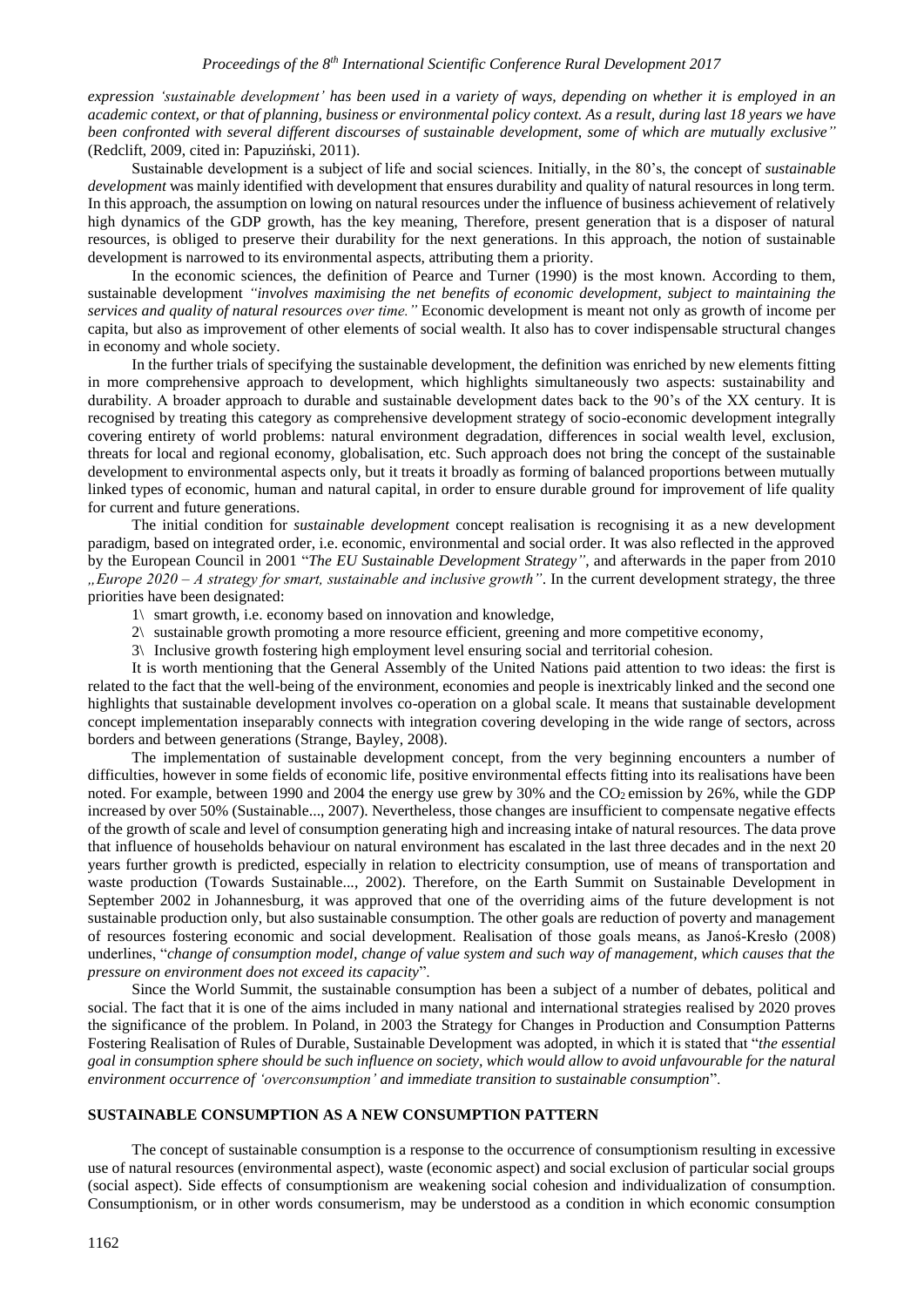becomes a way of life and in which more cultural functions are handed over to the act of consumption. Consequently, it is characterized by high level of material consumption and increasing environmental degradation (Evans, Jackson 2008)

Sustainable consumption is identified by part of the authors with pro-environmental consumption. In the Polish literature Jatrzębska-Smolaga (2002) presented such approach for the first time in a book devoted to this subject. In the case of consumption respecting environmental aspects, she used an adjective "durable". According to the author (2000), durable consumption is "*identified with such consumption that does not create threats for natural environment and does not create stimuli for intensive exploiting of its resources. Durable consumption allows to continuously reproduce the subject of the consumption. Non-durable consumption, i.e. formerly developed, undermines further existence threatening to overload the natural environment"*. This definition is quoted by particular authors as the most giving the essence of the sustainable consumption (Żelazna-Blicharz, 2007). A number of researchers (Kramer, 2011, Cudowska-Sojko, 2012) rely on the definition adopted on the Norwegian symposium devoted to this subject (Norwegian..., 1994). According to Kramer (2011) sustainable consumption level occurs when *"we consume material goods and services in a sufficient degree to satisfy basic needs and reach higher quality of life, minimizing use of natural resources, material harmful for environment originating on every stage of production, simultaneously not limiting rights of the next generations for such consumption"*. Therefore, it is such consumption level, which simultaneously allows to satisfy basic needs and achieve higher quality of life with the use of goods that minimize pressure on environment, preserving durability of resources for next generations. It comes to the consumption of goods and services, that to a minimal extent influences the use of natural resources, due to this it is simultaneously socially equitable, because it creates the possibility to use them by next generations. Similar approach, emphasizing the environmental aspect of sustainable consumption, is presented by a number of researchers (Dąbrowska and Ozimek, 2010; Kryk, 2013; Zrałek, 2012). Dąbrowska and Ozimek (2010) quote the International Institute for Environment and Development, that sustainable consumption is a demand management strategy aimed at using environmental resources and economic services in order to satisfy needs and raise the quality of everybody's life with simultaneous reconstruction of natural capital for the next generations. Similarly, the British National Consumer Council indicates that sustainable consumption is a balancing act that takes into account present consumers' quality of life alongside resource use and environmental impact so that the future consumers could have the same level of life quality as that is today (NCC, 2003). In turn, Zrałek (2012) quoting works of Moisander and Pesonen (2002) accepts that sustainable consumption is such, "*which form and size determine a set of pro-environmental values and consumer attitudes leading to environmental awareness (or wider understood – social awareness) and environmentally (and socially) responsible process of market decision-making"*. Kryk (2013) also pleads the above mentioned definition. Both quoted definitions result in the fact that the concept of sustainable consumption is considered by those authors in narrow meaning including its environmental aspects without other aspects, i.e. economic and social ones. In case of such narrowing down sustainable consumption concept, it is identified with its greening. However, it is difficult to accept the statement that the range of sustainable consumption manifestation limits itself to greening only. It is an important manifestation of sustainable consumption, but not one and only, because and the adjective "sustainable" indicates that we deal with new processes directed to balancing their three main aspects, i.e. economic, environmental and social ones.

Lorek and Fuchs (2011) also distinguish weak sustainable consumption and strong sustainable consumption. The weak sustainable consumption may be understood as focusing on improving the efficiency of consumption mainly through technological improvements that will spread through markets due to consumer demand. In turn, strong sustainable consumption bases on the assumption that changes in consumption level and patterns are necessary to achieve the sustainable consumption. Therefore, there is a need for reduction in resource consumption instead for product-based individual consumption. In this approach, sustainable consumption is not only an economic activity occurring on the market, but it considers people as citizens that accept social embeddedness of consumption decision.

Similarly, according to Kramer (2011) sustainable consumption integrates diverse social, economic and political practices on individuals, households and governmental level that aim at:

- reduction of environmental effects of production, use and disposal of goods,
- ensuring possibility to satisfy basic consumption needs for everybody,
- increase of opportunities for sustainable development for the countries of the South,
- consumption development of goods and services that have positive impact on health and welfare of women and children, development and application of energy saving devices,
- 
- development of public transportation and pro-environmental development of green goods and services adjusted to the global requirements of the environment,
- promotion of lifestyles emphasizing social cohesion, local traditions, and immaterial values.

The approach to the sustainable consumption presented by Kramer, indeed strongly highlights its environmental aspects, however it refers to the social issues such as sustainable development of the countries of the South, social cohesion and local tradition. The wide view on sustainable consumption is presented by Kiełczewski (2004), who analyses it in economic, environmental, social, psychological, spatial and time aspect (Table 1).

Thus, in wide approach, sustainable consumption involves a number of diverse components and not all of them are measurable and therefore cannot be included into the cost and benefits calculations (Jastrzębska-Smolaga, 2000). Similarly as sustainable development, the sustainable consumption is formed by at least three dimensions: economic, environmental and social. At the present stage of empirical studies, environmental aspect is strongly emphasized in relation to a significant imbalance in this field. In the environmental dimension, originating from it, sustainable consumption manifests itself in:

greening of goods and services consumption,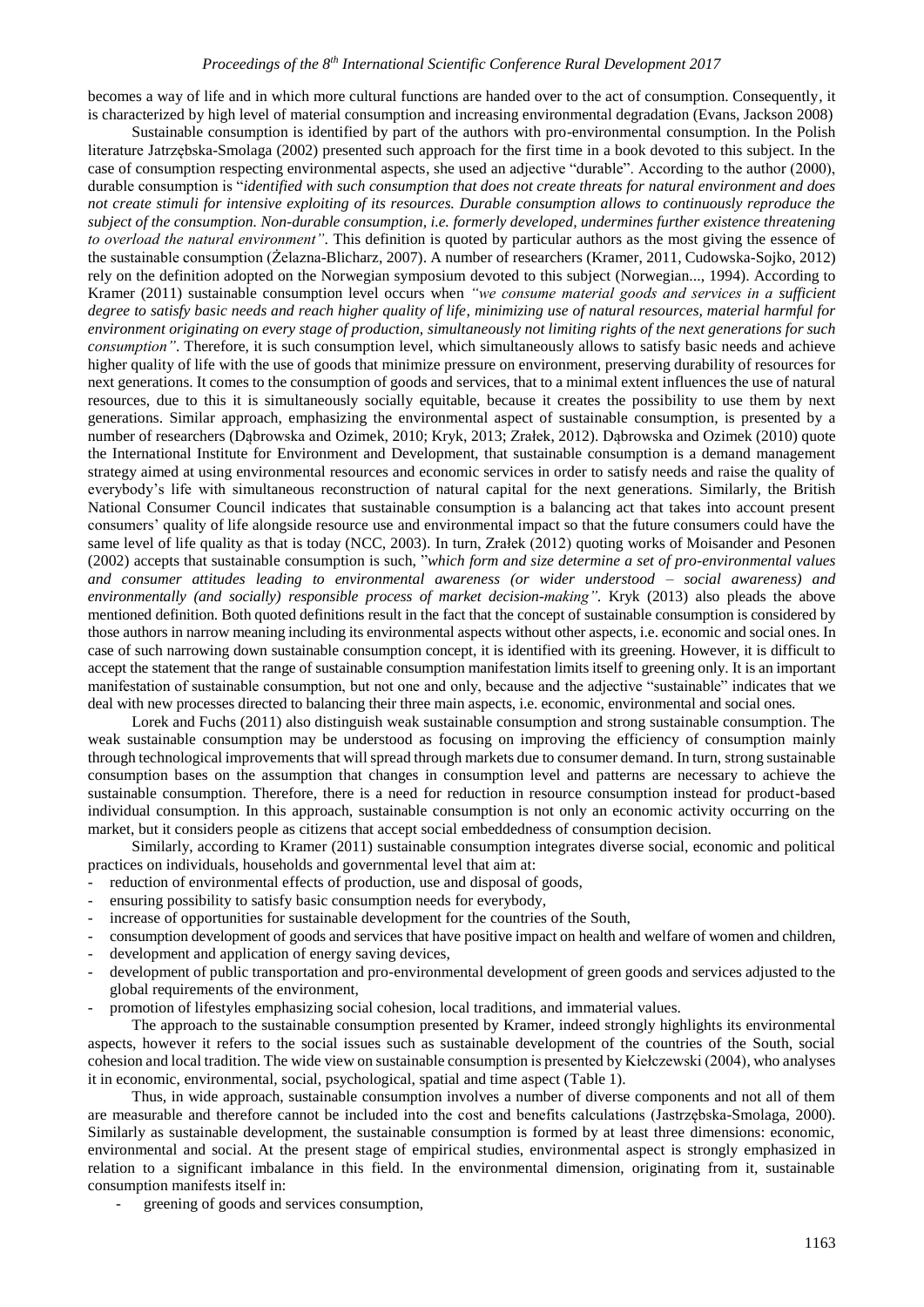- deconsumption, i.e. quantitative limitation of goods consumption,
- collaborative consumption,
- responsible consumption.

|  |  | Table 1. The multifaceted sustainable consumption |
|--|--|---------------------------------------------------|
|  |  |                                                   |

| the efficient proportion between present and future consumption is set, and what follows that do not cause<br>economic<br>significant disorder of economic balance<br>the consumption utility is maximized with simultaneous maintenance of utility and quality of natural<br>environmental<br>resources and natural environment, enabling direct consumption of natural goods, preference of such<br>consumption forms, which are the least burdensome for the environment<br>social<br>the consumption is relatively evenly distributed, which means that is available for all people,<br>independently from time and space, at least in the area of required goods, preference of such consumption<br>forms, which cause social problems in the lowest degree<br>consumption processes cause growth of quality of life, that is establishing optimal balance between<br>psychological<br>material consumption and satisfying material needs<br>demographic conditions do not constitute a permanent obstacle of consumption growth; the life<br>demographic<br>expectancy increases, health condition improves and affiliation to demographic or socio-professional | Type of aspect | Essence                                                                     |  |  |
|------------------------------------------------------------------------------------------------------------------------------------------------------------------------------------------------------------------------------------------------------------------------------------------------------------------------------------------------------------------------------------------------------------------------------------------------------------------------------------------------------------------------------------------------------------------------------------------------------------------------------------------------------------------------------------------------------------------------------------------------------------------------------------------------------------------------------------------------------------------------------------------------------------------------------------------------------------------------------------------------------------------------------------------------------------------------------------------------------------------------------------------------------------------------|----------------|-----------------------------------------------------------------------------|--|--|
|                                                                                                                                                                                                                                                                                                                                                                                                                                                                                                                                                                                                                                                                                                                                                                                                                                                                                                                                                                                                                                                                                                                                                                        |                |                                                                             |  |  |
|                                                                                                                                                                                                                                                                                                                                                                                                                                                                                                                                                                                                                                                                                                                                                                                                                                                                                                                                                                                                                                                                                                                                                                        |                |                                                                             |  |  |
|                                                                                                                                                                                                                                                                                                                                                                                                                                                                                                                                                                                                                                                                                                                                                                                                                                                                                                                                                                                                                                                                                                                                                                        |                |                                                                             |  |  |
|                                                                                                                                                                                                                                                                                                                                                                                                                                                                                                                                                                                                                                                                                                                                                                                                                                                                                                                                                                                                                                                                                                                                                                        |                |                                                                             |  |  |
|                                                                                                                                                                                                                                                                                                                                                                                                                                                                                                                                                                                                                                                                                                                                                                                                                                                                                                                                                                                                                                                                                                                                                                        |                |                                                                             |  |  |
|                                                                                                                                                                                                                                                                                                                                                                                                                                                                                                                                                                                                                                                                                                                                                                                                                                                                                                                                                                                                                                                                                                                                                                        |                |                                                                             |  |  |
|                                                                                                                                                                                                                                                                                                                                                                                                                                                                                                                                                                                                                                                                                                                                                                                                                                                                                                                                                                                                                                                                                                                                                                        |                |                                                                             |  |  |
|                                                                                                                                                                                                                                                                                                                                                                                                                                                                                                                                                                                                                                                                                                                                                                                                                                                                                                                                                                                                                                                                                                                                                                        |                |                                                                             |  |  |
|                                                                                                                                                                                                                                                                                                                                                                                                                                                                                                                                                                                                                                                                                                                                                                                                                                                                                                                                                                                                                                                                                                                                                                        |                |                                                                             |  |  |
|                                                                                                                                                                                                                                                                                                                                                                                                                                                                                                                                                                                                                                                                                                                                                                                                                                                                                                                                                                                                                                                                                                                                                                        |                |                                                                             |  |  |
|                                                                                                                                                                                                                                                                                                                                                                                                                                                                                                                                                                                                                                                                                                                                                                                                                                                                                                                                                                                                                                                                                                                                                                        |                |                                                                             |  |  |
|                                                                                                                                                                                                                                                                                                                                                                                                                                                                                                                                                                                                                                                                                                                                                                                                                                                                                                                                                                                                                                                                                                                                                                        |                |                                                                             |  |  |
|                                                                                                                                                                                                                                                                                                                                                                                                                                                                                                                                                                                                                                                                                                                                                                                                                                                                                                                                                                                                                                                                                                                                                                        |                | group is not a factor limiting the accessibility to socially required goods |  |  |
| the means of needs satisfaction do not violate spatial order<br>spatial                                                                                                                                                                                                                                                                                                                                                                                                                                                                                                                                                                                                                                                                                                                                                                                                                                                                                                                                                                                                                                                                                                |                |                                                                             |  |  |
| the above dimensions of sustainable consumption are possible to realize in unlimited time<br>time                                                                                                                                                                                                                                                                                                                                                                                                                                                                                                                                                                                                                                                                                                                                                                                                                                                                                                                                                                                                                                                                      |                |                                                                             |  |  |

Source: Kiełczewski D. 2008. Konsumpcja a perspektywy trwałego i zrównoważonego rozwoju, Białystok, p. 57-58.

All mentioned manifestations of sustainable consumption are an alternative stream in relation to the consumerism of common character. Considering strongly awoken needs of the present society and increasing production possibilities of their satisfaction, it is very difficult to expect that in the nearest future sustainable consumption could replace this occurrence. Therefore, it may have only complimentary character and not a substitutive one. As Kiełczewski (2012) rightly points out "*The basic feature of the consumption process, more and more strongly observed in the recent years, has been its growing diversification. It not only means that a unified pattern of mass consumption has been gradually*  becoming less and less current, but also probably one will not be able to consider one detailed life model called *sustainable consumption"*.

## **THE CONDITIONS OF SUSTAINABLE CONSUMPTION CONCEPT REALISATION AND THEIR LIMITATIONS**

The changes in consumption towards its balancing do not occur automatically, but in the process of their creation, they require participation of a number of organisations functioning in the economy and its surroundings. As Jastrzębska-Smolaga (2000) claims "In the concept of durable consumption the direction and aim of its development has been *outlined. In turn, there were not created any new tools (not only economic) for realisation of this aim (...). The economic tools elaborated for registration of quantitative changes in non-durable consumption model are for now adopted "for measurement" of durable consumption"*. Therefore, for present stage of sustainable consumption concept implementation, only some noticeable minimal tools are applied and their effectiveness may be observed in longer term.

Achieving sustainable consumption in practice requires defined transformations both on supply and demand side (Adamczyk, 2012). The first ones depend on lower use of natural resources in result of improvement of green goods and services production efficiency and due to that, lower pressure of consumption process on the environment. In turn, the second ones boil down to changes of consumption patterns depending mainly on its environmental rationality understood as such selection of the consumed goods and services that minimizes the environmental burden in their entire life cycle. From the variety of supply conditions, the following have the key meaning in transition to sustainable consumption:

- availability (physical and price) of consumer goods with lower pressure on the environment in the entire life cycle,
- the offer of green product innovation (so-called eco-innovation), development of eco-labelling system covering basic group of consumer goods (food, household appliances, cleaning agents),
- availability of particular green infrastructure (cycle paths, public transportation).

A number of obstacles, mainly of price-cost character, limit fulfilling the supply conditions. However, those changes are an insufficient condition, in order to reorient the existing consumption pattern towards its balancing, because it requires fundamental transformations in value system and social awareness. Among particular consumer groups, the conviction concerning the need for this kind of changes ("a green consumer") is growing; nevertheless, it is a very difficult process, slowed down by many obstacles. First, sustainable consumption requires a transition from egoistic attitude oriented towards needs satisfaction to the attitude of environmental awareness, which primarily requires reorientation of value system. According to Rok (2002), it demands conversion of thinking from "I" to "we", from more to "enough", from "materialism" to a "holistic approach", from "short-term" to "long-term" thinking. Second, change in consumer habits and wonts basing on reoriented value system is possible in long- and not in short-term. Third, households influence the environment in dispersed way using diverse goods and services, therefore the condition for reaching positive results is a significant scale of changes in consumer behaviours covering possibly large group of products.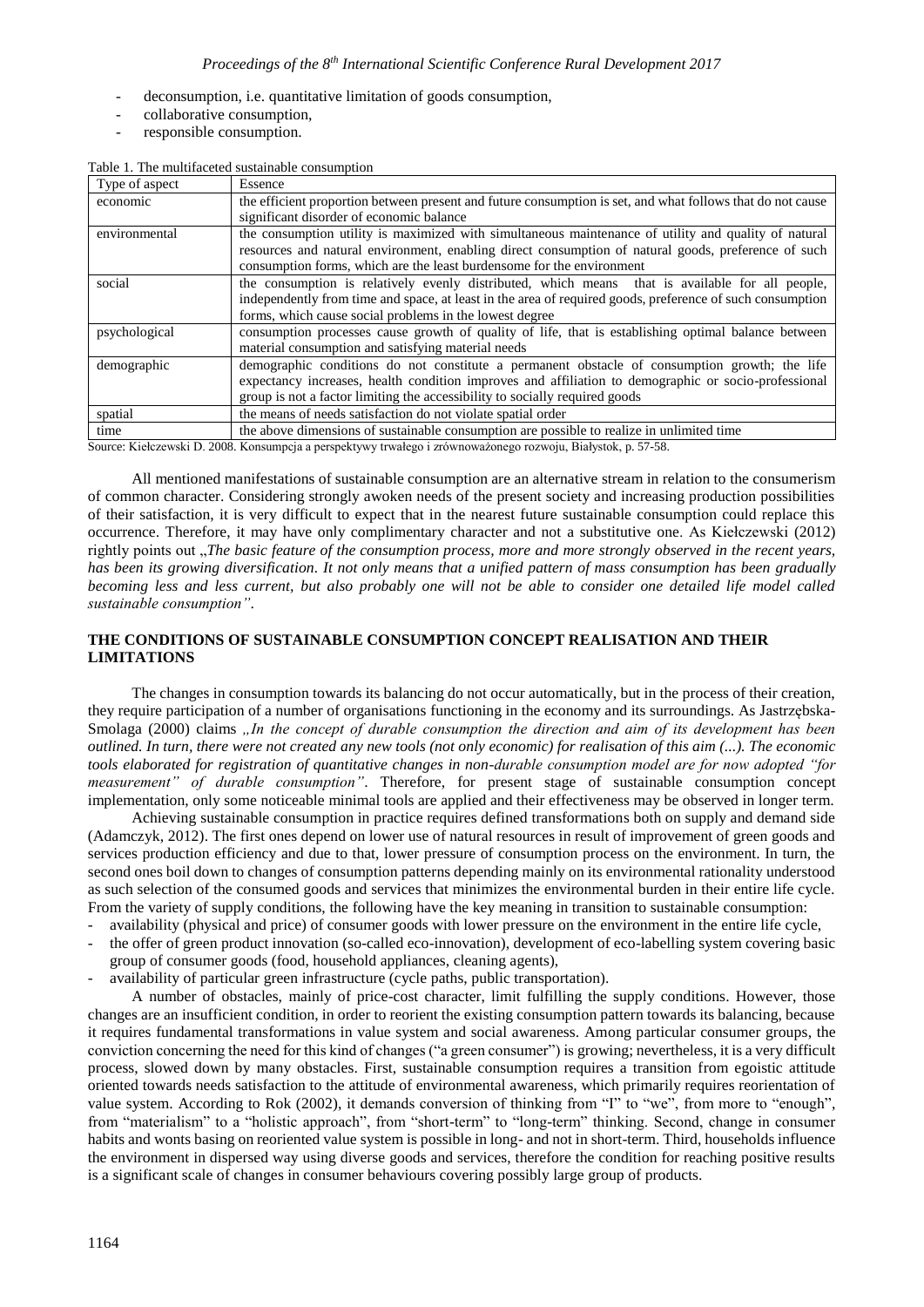Practical realisation of sustainable consumption concept is conditioned not only by consumers and producers activity in this area, but also by the state and non-governmental organisations. Particular meaning is attributed to the government, because it has wide possibilities to form changes towards sustainable consumption using the following tools:

- informational (campaigns raising environmental awareness of society, education directed towards improvement of information on products and environmental effects of their use),
- economic and financial (stimulating particular adjustment processes on production side, restructuring of resourceconsuming sectors, promoting environmental-friendly technologies),
- legal (changes in environmental protection law).

The authorities mainly focus on the policy strategy basing on informational instruments. It seems that in spite of some improvement, applying these tools is insufficient, in order to significantly change consumer behaviours dominated by willingness to possess increasing quantity of goods. Therefore, currently sustainable consumption occurs on the margin of mainstream of those processes. However, according to Lorek and Fuchs (2011) the situation may improve, if more effective hard policies, like regulatory and economics instruments are applied on larger scale. Stronger engagement of government and civil societies and their organizations as well as strengthening social innovation and clear, convincing information on benefits of sustainable societies may contribute to the sustainable consumption increase (Lorek, Spangenberg 2014).

### **CONCLUSIONS**

Interdisciplinary character of sustainable consumption concept, similarly as sustainable development causes that it is defined in a number of different ways. At the present stage of studies, the environmental dimension is mostly highlighted. Therefore, sustainable consumption is generally identified with green consumption. Nevertheless, in the recent years the attention has been paid to its new diverse manifestations in form of collaborative consumption, deconsumption or responsible consumption, which are alternatives to the common consumptionism. Meanwhile, attributing to products and services of sustainable character particular features and signs may turn out an opportunity for sustainable consumption increase. Consumption of those goods constitutes consuming of some meanings rather than specific goods.

Attaining sustainable consumption involves changes on the supply side (lower resources consumption resulting from ecological efficiency improvement of production) and demand side (amount of the consumed goods). However, implementation of those changes is relatively cost-consuming and requires modifications in attitudes and behaviours of consumers. Practical realisation of sustainable consumption concept includes application of particular tools (informational, economic and regulatory) on governmental level, wherein two last one seem to be more effective.

Nevertheless, in spite of the considerations conducted in the paper, a weak recognition of this issue indicates a need for development of research in this area, particularly concerning sustainable consumption manifestations and factors determining their existence both on demand and supply side.

#### **REFERENCES**

- 1. Adamczyk, W. 2012. Współczesne problemy zrównoważonej produkcji i zrównoważonej konsumpcji. *Zarządzanie i Finanse,* Vol. 10, Iss. 3, pp. 179–180. [In Polish]
- 2. Bywalec, Cz. 2010. *Konsumpcja a rozwój gospodarczy i społeczny*. Wyd. C.H. Beck, Warszawa, pp. 195–196. [In Polish]
- 3. Cudowska-Sojko, A. 2012. Zrównoważony rozwój a globalizacja konsumpcji. *Handel Wewnętrzny*, Vol. I, pp. 20. [In Polish]
- 4. Dąbrowska, A., Ozimek I. 2010. *Zrównoważona konsumpcja i produkcja jako atrybut współczesnych społeczeństw i gospodarek*. [in:] Ekoinnowacyjność dziś i jutro – wyzwania, bariery rozwoju oraz instrumenty wsparcia, ed. L. Woźniak, J. Strojny, E. Wojnicka, PARP, Warszawa, p. 46. [In Polish]
- 5. Europe 2020 A strategy for smart, sustainable and inclusive growth. *European Commision*, 3.3.2010, Com(2010), 2010. Brussels.
- 6. Evans, D., Jackson, T. 2008. *Sustainable consumption: Perspectives from Social and Cultural Theory*. RESOLVE Working Paper 05-08. Research Group on Lifestyles, Values and the Environment Centre for Environmental Strategy, University of Surrey, Guildford, p. 7.
- 7. Janoś-Kresło, M. 2008. *Usługi społeczne a zrównoważony rozwój regionów.* Mono. i Opraco., 554, Szkoła Główna Handlowa, Warszawa, p. 45. [In Polish]
- 8. Jastrzębska-Smolaga, H. 2000. W kierunku trwałej konsumpcji. Dylematy zagrożenia szanse, Wyd. Naukowe PWN, Warszawa, pp. 73–75. [In Polish]
- 9. Kiełczewski, D. 2004. *Konsumpcja a perspektywy trwałego i zrównoważonego rozwoju*. Wyd. Uniwersytetu w Białymstoku, Białystok, pp. 57–58.
- 10. Kiełczewski, D. 2012. Różnorodność stylów życia jako czynnik rozwoju zrównoważonego. *Ekonomia i Środowisko* 3(43), p. 78.
- 11. Kryk B. 2013. Zrównoważona jakość życia a zrównoważona konsumpcja i zachowania ekologiczne polskich konsumentów. *Handel Wewnętrzny,* Vol. 6, pp. 7–8. [In Polish]
- 12. Kramer, J. 2011. Konsumpcja ewolucja ról i znaczeń. *Konsumpcja i rozwój,* Vol. 1, p. 8. [In Polish]
- 13. Lorek, S., Fuchs, D. 2011. Strong sustainable consumption governance precondition for a degrowth path? *Journal of Cleaner Production*, Vol. 38, pp. 36–43. <https://doi.org/10.1016/j.jclepro.2011.08.008>
- 14. Lorek, S., Spangenberg, J.H., 2014. Sustainable consumption within a sustainable economy beyond green growth and green economies. *Journal of Cleaner Production*, Vol. 63, pp. 33–44. <https://doi.org/10.1016/j.jclepro.2013.08.045>